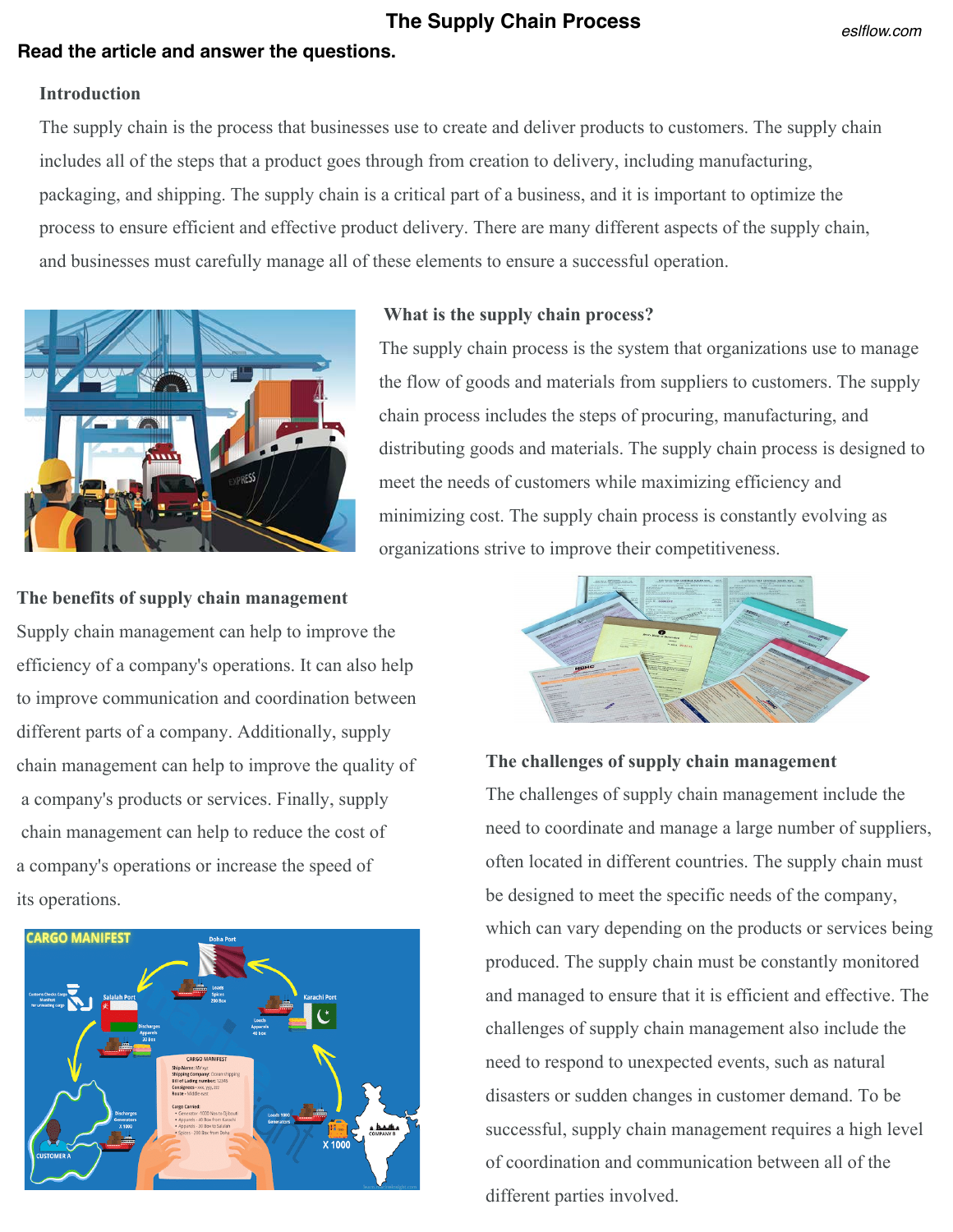## **The future of supply chain management**

The future of supply chain management will be more data-driven. With the advent of big data and the Internet of Things, there will be more data available than ever before. Supply chain managers will also need to be able to analyze this data and use it to make decisions about where to source materials, how to manufacture products, and how to distribute them. supply chain management will be more collaborative. In order to be successful, supply chain managers will need to be able to work with other departments within their organizations, as well as with suppliers, manufacturers, and distributors. They will need to be able to share data and information seamlessly in order to make the best decisions for the entire supply chain.

In addition, the future of supply chain management will be more customer-centric. With the rise of e-commerce, customers are becoming more and more demanding. They expect to be able to buy products when and where they want, and they expect to be able to track their orders throughout the entire process. Supply chain managers will need to be able to meet these expectations in order to be successful. Finally, the future of supply chain management will be more sustainable. With the increasing focus on environmental issues, sustainability will become more and more important. Supply chain managers will need to find ways to reduce waste, minimize environmental impact, and use resources efficiently.

1. Why is the supply chain process important ?

2. What do you think are the most important benefits of supply chain management? Why?

3. What do you think is an important challenge of supply chain management right now? Why?

\_\_\_\_\_\_\_\_\_\_\_\_\_\_\_\_\_\_\_\_\_\_\_\_\_\_\_\_\_\_\_\_\_\_\_\_\_\_\_\_\_\_\_\_\_\_\_\_\_\_\_\_\_\_\_\_\_\_\_\_\_\_\_\_\_\_\_\_\_\_\_\_\_\_\_\_\_\_\_\_\_\_\_\_\_\_\_

\_\_\_\_\_\_\_\_\_\_\_\_\_\_\_\_\_\_\_\_\_\_\_\_\_\_\_\_\_\_\_\_\_\_\_\_\_\_\_\_\_\_\_\_\_\_\_\_\_\_\_\_\_\_\_\_\_\_\_\_\_\_\_\_\_\_\_\_\_\_\_\_\_\_\_\_\_\_\_\_\_\_\_\_\_\_\_

\_\_\_\_\_\_\_\_\_\_\_\_\_\_\_\_\_\_\_\_\_\_\_\_\_\_\_\_\_\_\_\_\_\_\_\_\_\_\_\_\_\_\_\_\_\_\_\_\_\_\_\_\_\_\_\_\_\_\_\_\_\_\_\_\_\_\_\_\_\_\_\_\_\_\_\_\_\_\_\_\_\_\_\_\_\_\_

\_\_\_\_\_\_\_\_\_\_\_\_\_\_\_\_\_\_\_\_\_\_\_\_\_\_\_\_\_\_\_\_\_\_\_\_\_\_\_\_\_\_\_\_\_\_\_\_\_\_\_\_\_\_\_\_\_\_\_\_\_\_\_\_\_\_\_\_\_\_\_\_\_\_\_\_\_\_\_\_\_\_\_\_\_\_\_

\_\_\_\_\_\_\_\_\_\_\_\_\_\_\_\_\_\_\_\_\_\_\_\_\_\_\_\_\_\_\_\_\_\_\_\_\_\_\_\_\_\_\_\_\_\_\_\_\_\_\_\_\_\_\_\_\_\_\_\_\_\_\_\_\_\_\_\_\_\_\_\_\_\_\_\_\_\_\_\_\_\_\_\_\_\_\_

\_\_\_\_\_\_\_\_\_\_\_\_\_\_\_\_\_\_\_\_\_\_\_\_\_\_\_\_\_\_\_\_\_\_\_\_\_\_\_\_\_\_\_\_\_\_\_\_\_\_\_\_\_\_\_\_\_\_\_\_\_\_\_\_\_\_\_\_\_\_\_\_\_\_\_\_\_\_\_\_\_\_\_\_\_\_\_

\_\_\_\_\_\_\_\_\_\_\_\_\_\_\_\_\_\_\_\_\_\_\_\_\_\_\_\_\_\_\_\_\_\_\_\_\_\_\_\_\_\_\_\_\_\_\_\_\_\_\_\_\_\_\_\_\_\_\_\_\_\_\_\_\_\_\_\_\_\_\_\_\_\_\_\_\_\_\_\_\_\_\_\_\_\_\_

4. What is your opinion about the future of supply chain management?

**:** 5. What is the role of data in supply chain management?

6. How can supply chain management be more customer-centric?

7. What are some ways to make the supply chain management more sustainable?